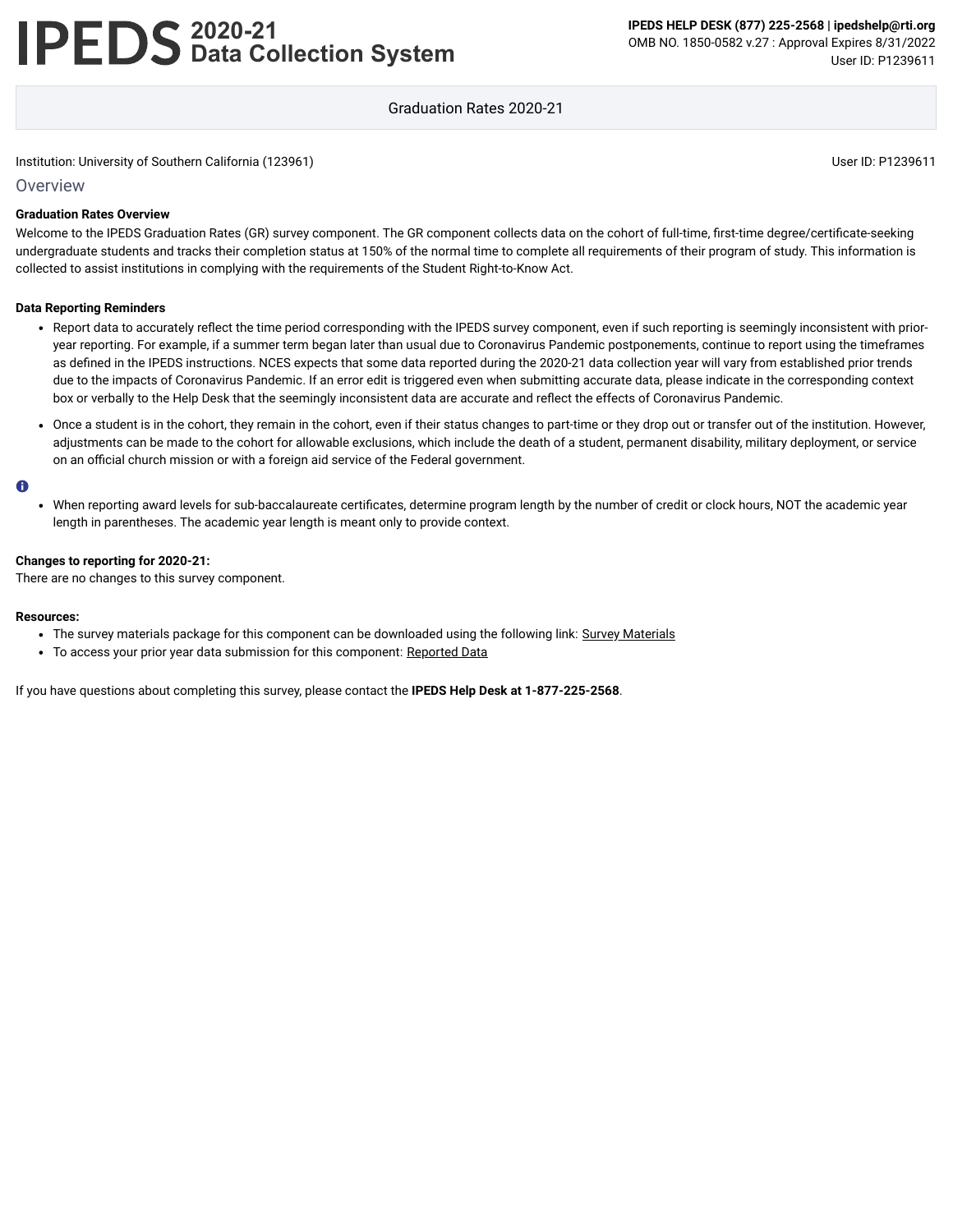Section I - Establishing cohorts

#### **Establishing cohorts**

| Based on your institution's response to the predominant calendar system question (B3) on the Institutional Characteristics Header survey component from the IPEDS |
|-------------------------------------------------------------------------------------------------------------------------------------------------------------------|
| Fall 2020 data collection.                                                                                                                                        |
|                                                                                                                                                                   |

| your institution must report graduation rates data using a:                                                                                                             | <b>Fall Cohort</b> |  |  |  |
|-------------------------------------------------------------------------------------------------------------------------------------------------------------------------|--------------------|--|--|--|
| A fall cohort is used by institutions with standard academic terms (semester, trimester, quarter, 4-1-4). A full-year cohort is used by institutions offering primarily |                    |  |  |  |
| occupational/vocational programs and operating on a continuous basis.                                                                                                   |                    |  |  |  |

Reporting Reminder:

- Report Hispanic/Latino individuals of any race as Hispanic/Latino
- Report race for non-Hispanic/Latino individuals only

NOTE: Reporting using the new race/ethnicity categories is now mandatory. On this screen you will need to revise your preloaded 2014 cohort of [full-time,](javascript:openglossary(259)) [first-time](javascript:openglossary(241)) [degree/certificate-seeking](javascript:openglossary(171)) [undergraduate](javascript:openglossary(677)) students to the new race/ethnicity categories (if applicable). For information and assistance with this, please visit the [IPEDS Race/Ethnicity](https://nces.ed.gov/ipeds/report-your-data/resource-center-race-ethnicity) Information Center.

#### **Men**

| Screen 1 of 2                             | Cohort year 2014 |                |  |
|-------------------------------------------|------------------|----------------|--|
|                                           | Initial cohort   | Revised cohort |  |
|                                           |                  | (Column 01)    |  |
| Nonresident alien                         | 257              | 257            |  |
| Hispanic/Latino                           | 191              | 191            |  |
| American Indian or Alaska Native          | 4                | 4              |  |
| Asian                                     | 289              | 290            |  |
| <b>Black or African American</b>          | 55               | 55             |  |
| Native Hawaiian or Other Pacific Islander | 7                | $\overline{7}$ |  |
| White                                     | 524              | 526            |  |
| Two or more races                         | 76               | 76             |  |
| Race and ethnicity unknown                | 48               | 48             |  |
| <b>Total men</b>                          | 1,451            | 1,454          |  |

| Screen 1 of 2                             | Cohort year 2014 |                |  |
|-------------------------------------------|------------------|----------------|--|
|                                           | Initial cohort   | Revised cohort |  |
|                                           |                  | (Column 01)    |  |
| Nonresident alien                         | 253              | 255            |  |
| Hispanic/Latino                           | 179              | 179            |  |
| American Indian or Alaska Native          | 3                | 3              |  |
| Asian                                     | 369              | 369            |  |
| <b>Black or African American</b>          | 84               | 84             |  |
| Native Hawaiian or Other Pacific Islander | 5                | 5              |  |
| White                                     | 591              | 591            |  |
| Two or more races                         | 113              | 113            |  |
| Race and ethnicity unknown                | 45               | 45             |  |
| <b>Total women</b>                        | 1,642            | 1,644          |  |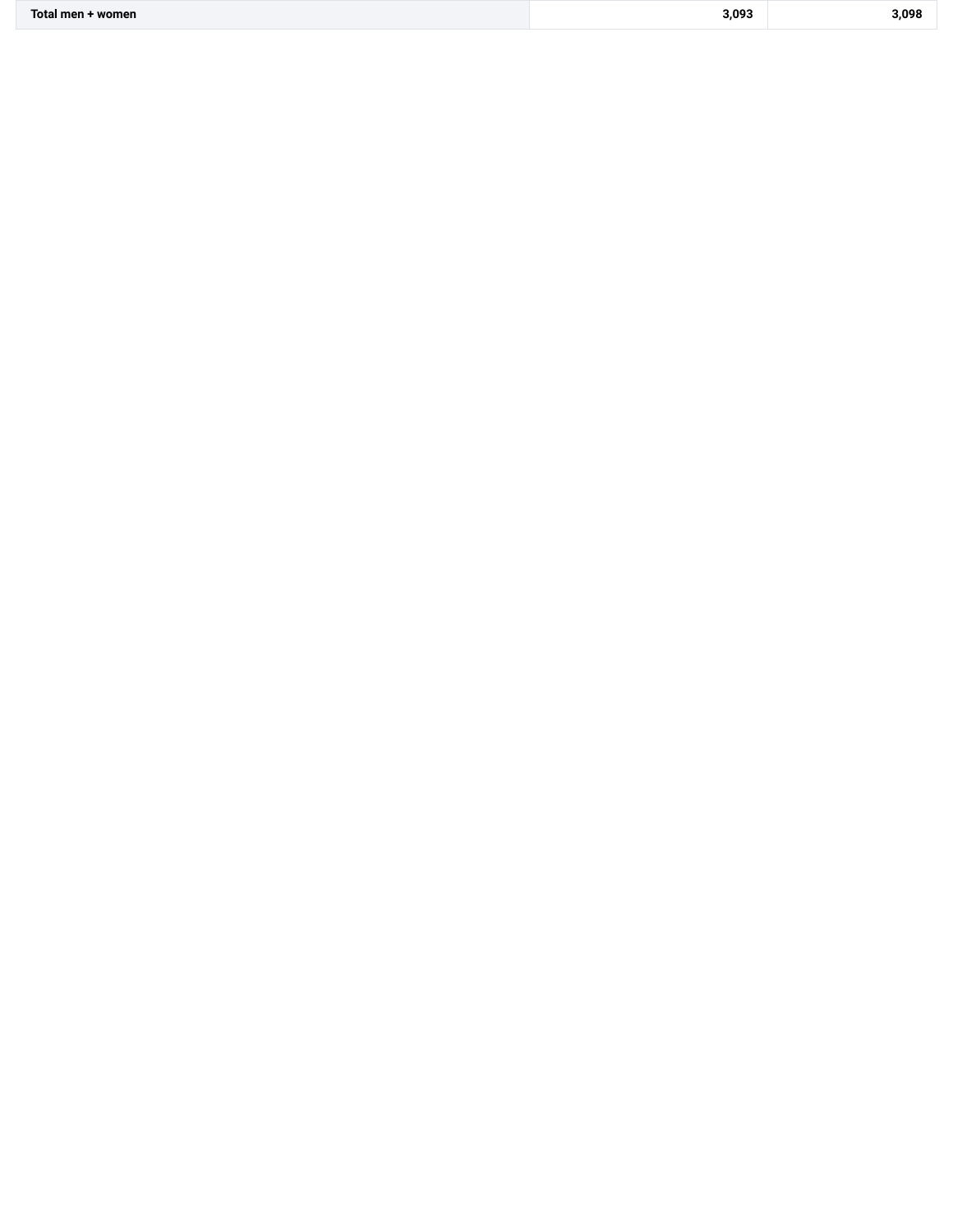# Section I - Establishing cohorts

- Incoming students seeking a [bachelor's](javascript:openglossary(77)) degree should be reported in Column 02. Column 03 will then be generated for you. Column 03 is meant to include any [full-time,](javascript:openglossary(259)) [first-time](javascript:openglossary(241)) entering students who were seeking a degree or certificate other than a bachelor's degree, such as an [associate's](javascript:openglossary(55)) degree or undergraduate certificate.
- If you have no changes to the preloaded data on this screen, click the "Save and Next" button to generate additional screens for reporting completers and transfers/exclusions.

#### **Establishing cohorts**

- Report Hispanic/Latino individuals of any race as Hispanic/Latino
- Report race for non-Hispanic/Latino individuals only

#### **Men**

| Screen 2 of 2                             | Cohort year 2014 |                                                      |                                                                                                                   |  |  |
|-------------------------------------------|------------------|------------------------------------------------------|-------------------------------------------------------------------------------------------------------------------|--|--|
|                                           | Cohort           | Bachelor's or equivalent<br>degree-seeking subcohort | Other degree/certificate-seeking<br>subcohort<br>(Cohort minus Bachelor's or equivalent degree-seeking subcohort) |  |  |
|                                           | (Column 01)      | (Column 02)                                          | (Column 03)                                                                                                       |  |  |
| Nonresident alien                         | 257              | 257                                                  | $\mathbf 0$                                                                                                       |  |  |
| Hispanic/Latino                           | 191              | 191                                                  | 0                                                                                                                 |  |  |
| American Indian or Alaska Native          | 4                | 4                                                    | $\mathbf 0$                                                                                                       |  |  |
| Asian                                     | 290              | 290                                                  | 0                                                                                                                 |  |  |
| <b>Black or African American</b>          | 55               | 55                                                   | $\mathbf 0$                                                                                                       |  |  |
| Native Hawaiian or Other Pacific Islander | $\overline{7}$   | 7                                                    | $\mathbf 0$                                                                                                       |  |  |
| White                                     | 526              | 526                                                  | $\mathbf 0$                                                                                                       |  |  |
| Two or more races                         | 76               | 76                                                   | 0                                                                                                                 |  |  |
| Race and ethnicity unknown                | 48               | 48                                                   | $\mathbf 0$                                                                                                       |  |  |
| <b>Total men</b>                          | 1,454            | 1,454                                                | 0                                                                                                                 |  |  |

| Screen 2 of 2                             | Cohort year 2014 |                                                      |                                                                                                                   |  |  |
|-------------------------------------------|------------------|------------------------------------------------------|-------------------------------------------------------------------------------------------------------------------|--|--|
|                                           | Cohort           | Bachelor's or equivalent<br>degree-seeking subcohort | Other degree/certificate-seeking<br>subcohort<br>(Cohort minus Bachelor's or equivalent degree-seeking subcohort) |  |  |
|                                           | (Column 01)      | (Column 02)                                          | (Column 03)                                                                                                       |  |  |
| Nonresident alien                         | 255              | 255                                                  | 0                                                                                                                 |  |  |
| Hispanic/Latino                           | 179              | 179                                                  | 0                                                                                                                 |  |  |
| American Indian or Alaska Native          | 3                | 3                                                    | 0                                                                                                                 |  |  |
| Asian                                     | 369              | 369                                                  | 0                                                                                                                 |  |  |
| <b>Black or African American</b>          | 84               | 84                                                   | 0                                                                                                                 |  |  |
| Native Hawaiian or Other Pacific Islander | 5                | 5                                                    | 0                                                                                                                 |  |  |
| White                                     | 591              | 591                                                  | 0                                                                                                                 |  |  |
| Two or more races                         | 113              | 113                                                  | 0                                                                                                                 |  |  |
| Race and ethnicity unknown                | 45               | 45                                                   | 0                                                                                                                 |  |  |
| <b>Total women</b>                        | 1,644            | 1,644                                                | 0                                                                                                                 |  |  |
|                                           |                  |                                                      |                                                                                                                   |  |  |
| Total men + women                         | 3,098            | 3,098                                                | 0                                                                                                                 |  |  |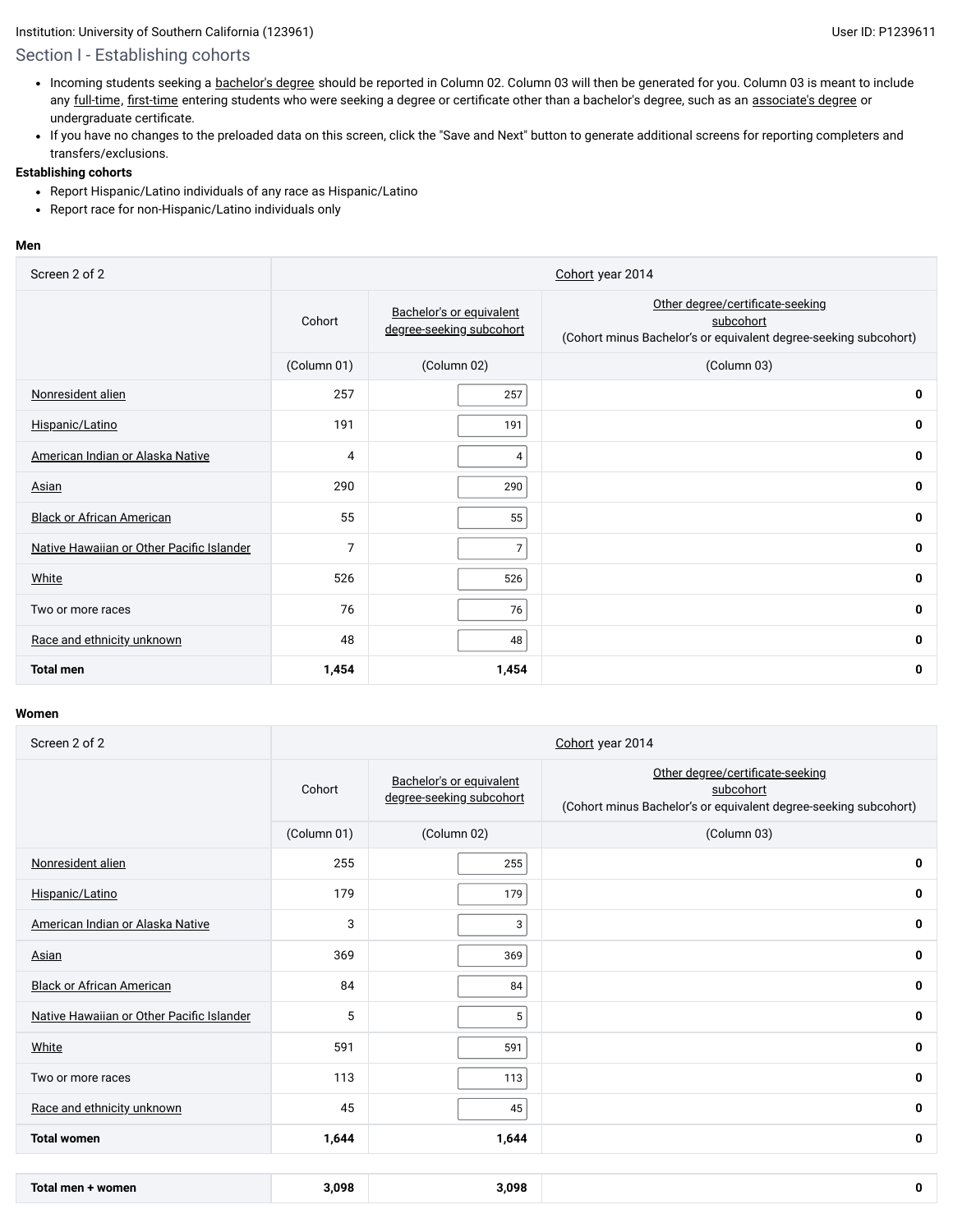# Section II - Bachelor's or equivalent degree-seeking subcohort - Completers within 150%

- In the columns below, report the status of the bachelor's [degree-seeking](javascript:openglossary(79)) subcohort of students listed in Column 10.
- Of the students in Column 10, those who attained a degree or certificate OTHER THAN A BACHELOR'S DEGREE within 150% of the normal time to complete the program as of August 31, 2020 should be reported in either Column 11 or 12, depending on the length of the program completed.
- Of the students in Column 10, those who attained a [bachelor's](javascript:openglossary(77)) degree or equivalent within 150% of normal time should be reported in Column 18.

#### **Subcohort of [full-time](javascript:openglossary(259)), [first-time](javascript:openglossary(241)) students seeking a bachelor's or equivalent degree**

- Report Hispanic/Latino individuals of any race as Hispanic/Latino
- Report race for non-Hispanic/Latino individuals only

#### **Men**

| Screen 1 of 4                                          | Cohort year 2014                        |                                                                                   |                                                                                                  |                                                      |                              |  |
|--------------------------------------------------------|-----------------------------------------|-----------------------------------------------------------------------------------|--------------------------------------------------------------------------------------------------|------------------------------------------------------|------------------------------|--|
|                                                        | Bachelor's or                           |                                                                                   | Subcohort students who completed their program within 150% of normal time to completion          |                                                      | Total                        |  |
|                                                        | equivalent degree-<br>seeking subcohort | <b>O</b> Completers of programs of<br>less than 2 academic yrs (or<br>equivalent) | <b>O</b> Completers of programs of at<br>least 2 but less than 4 academic yrs<br>(or equivalent) | Completers of<br>bachelor's or<br>equivalent degrees | completers<br>within<br>150% |  |
|                                                        | (Column 10)                             | (Column 11)                                                                       | (Column 12)                                                                                      | (Column 18)                                          | (Column<br>29)               |  |
| Nonresident<br>alien                                   | 257                                     |                                                                                   |                                                                                                  | 229                                                  | 229                          |  |
| Hispanic/Latino                                        | 191                                     |                                                                                   |                                                                                                  | 169                                                  | 169                          |  |
| American Indian<br>or Alaska Native                    | 4                                       |                                                                                   |                                                                                                  | 4                                                    | 4                            |  |
| Asian                                                  | 290                                     |                                                                                   |                                                                                                  | 268                                                  | 268                          |  |
| <b>Black or African</b><br>American                    | 55                                      |                                                                                   |                                                                                                  | 44                                                   | 44                           |  |
| <b>Native Hawaiian</b><br>or Other Pacific<br>Islander | 7                                       |                                                                                   |                                                                                                  | $\overline{4}$                                       | 4                            |  |
| White                                                  | 526                                     |                                                                                   |                                                                                                  | 472                                                  | 472                          |  |
| Two or more<br>races                                   | 76                                      |                                                                                   |                                                                                                  | 67                                                   | 67                           |  |
| Race and<br>ethnicity<br>unknown                       | 48                                      |                                                                                   |                                                                                                  | 44                                                   | 44                           |  |
| <b>Total men</b>                                       | 1,454                                   | 0                                                                                 | 0                                                                                                | 1,301                                                | 1,301                        |  |

| Screen 1 of 4                       | Cohort year 2014                        |                                                                                   |                                                                                                  |                                                      |                              |  |  |
|-------------------------------------|-----------------------------------------|-----------------------------------------------------------------------------------|--------------------------------------------------------------------------------------------------|------------------------------------------------------|------------------------------|--|--|
|                                     | Bachelor's or                           |                                                                                   | Subcohort students who completed their program within 150% of normal time to completion          | Total                                                |                              |  |  |
|                                     | equivalent degree-<br>seeking subcohort | <b>O</b> Completers of programs of<br>less than 2 academic yrs (or<br>equivalent) | <b>O</b> Completers of programs of at<br>least 2 but less than 4 academic yrs<br>(or equivalent) | Completers of<br>bachelor's or<br>equivalent degrees | completers<br>within<br>150% |  |  |
|                                     | (Column 10)                             | (Column 11)                                                                       | (Column 12)                                                                                      | (Column 18)                                          | (Column<br>29)               |  |  |
| Nonresident<br>alien                | 255                                     |                                                                                   |                                                                                                  | 234                                                  | 234                          |  |  |
| Hispanic/Latino                     | 179                                     |                                                                                   |                                                                                                  | 167                                                  | 167                          |  |  |
| American Indian<br>or Alaska Native | 3                                       |                                                                                   |                                                                                                  | 3                                                    | 3                            |  |  |
| <b>Asian</b>                        | 369                                     |                                                                                   |                                                                                                  | 350                                                  | 350                          |  |  |
| <b>Black or African</b><br>American | 84                                      |                                                                                   |                                                                                                  | 76                                                   | 76                           |  |  |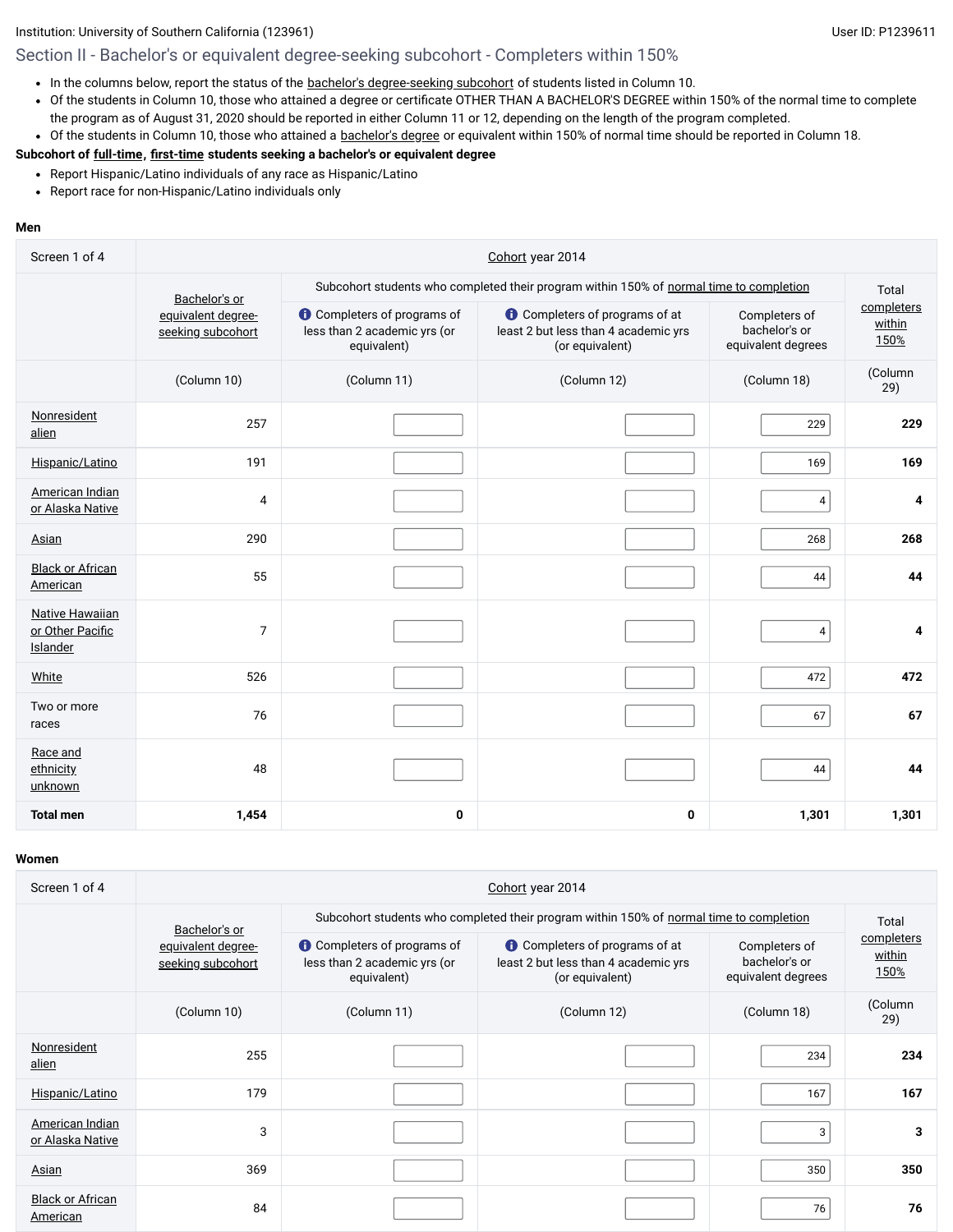| <b>Native Hawaiian</b><br>or Other Pacific<br>Islander | 5     |   |   | 5     | 5     |
|--------------------------------------------------------|-------|---|---|-------|-------|
| White                                                  | 591   |   |   | 547   | 547   |
| Two or more<br>races                                   | 113   |   |   | 104   | 104   |
| Race and<br>ethnicity<br>unknown                       | 45    |   |   | 42    | 42    |
| <b>Total women</b>                                     | 1,644 | 0 | 0 | 1,528 | 1,528 |
|                                                        |       |   |   |       |       |
| Total men +<br>women                                   | 3,098 | 0 | 0 | 2,829 | 2,829 |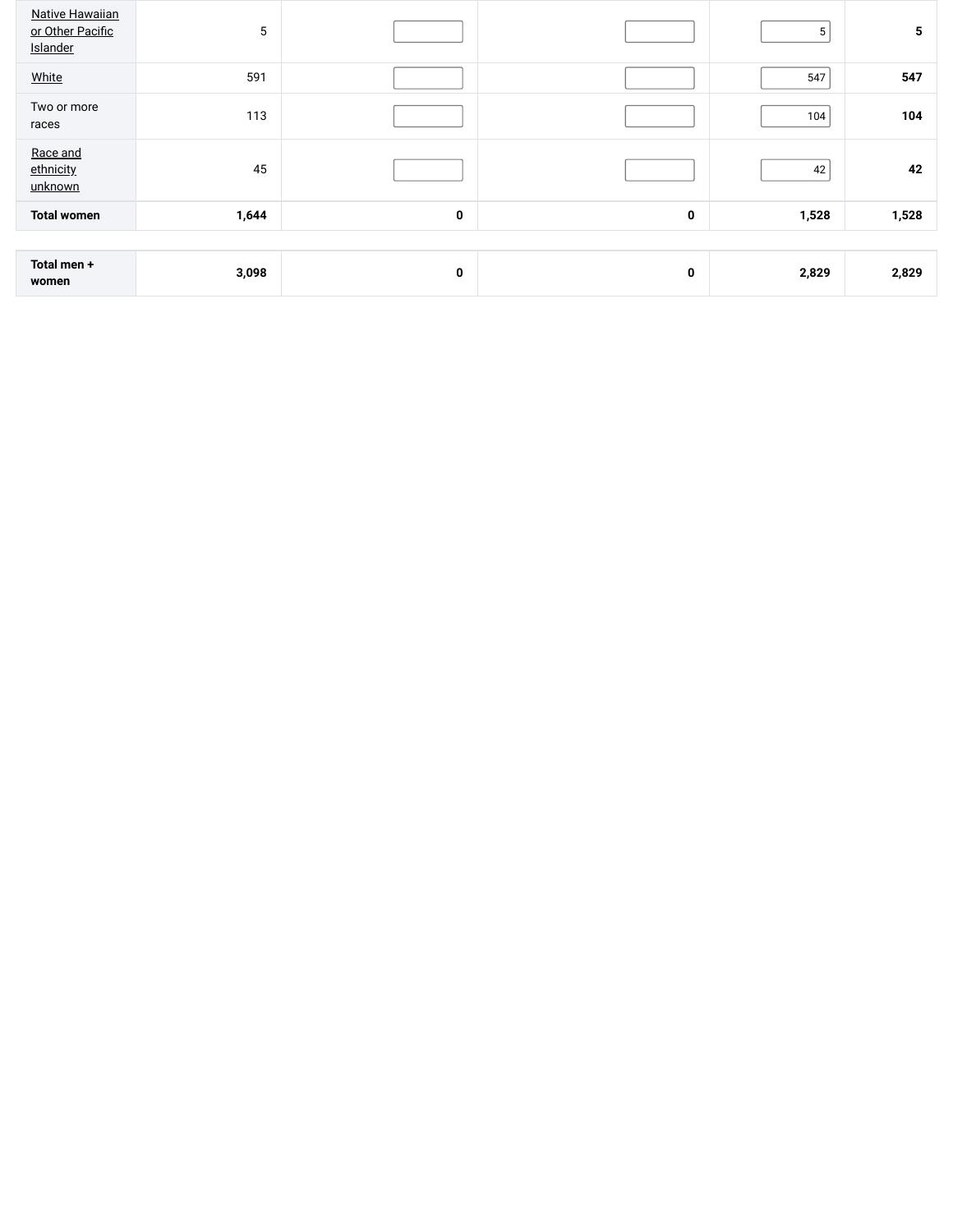Those students in the bachelor's or equivalent [degree-seeking](javascript:openglossary(79)) subcohort who attained a [bachelor's](javascript:openglossary(77)) degree or equivalent within 150% of normal time to [completion,](javascript:openglossary(421)) as reported on the previous screen, are listed in Column 18. In Column 19, report the number of these students who earned a bachelor's degree in 4 years. In Column 20, report the number of these students who earned a bachelor's degree in 5 years. Column 21 will be calculated for you.

# **Subcohort of [full-time](javascript:openglossary(259)), [first-time](javascript:openglossary(241)) students seeking a bachelor's or equivalent degree**

- Report Hispanic/Latino individuals of any race as Hispanic/Latino
- Report race for non-Hispanic/Latino individuals only

#### **Men**

| Screen 2 of 4                                | Cohort year 2014                 |                                |                                                                      |                                      |                                      |  |
|----------------------------------------------|----------------------------------|--------------------------------|----------------------------------------------------------------------|--------------------------------------|--------------------------------------|--|
|                                              | Bachelor's or equivalent degree- | Completed<br>bachelor's degree | Subcohort students who attained a bachelor's degree or<br>equivalent |                                      |                                      |  |
|                                              | seeking subcohort                | or equivalent within<br>150%   | Completed the<br>program in<br>4 yrs or less                         | Completed the<br>program in<br>5 yrs | Completed the<br>program in<br>6 yrs |  |
|                                              | (Column 10)                      | (Column 18)                    | (Column 19)                                                          | (Column 20)                          | (Column 21)                          |  |
| Nonresident alien                            | 257                              | 229                            | 176                                                                  | 44                                   | 9                                    |  |
| Hispanic/Latino                              | 191                              | 169                            | 140                                                                  | 28                                   | $\mathbf{1}$                         |  |
| American Indian or Alaska<br><b>Native</b>   | 4                                | 4                              | 3                                                                    | $\mathbf{1}$                         | 0                                    |  |
| Asian                                        | 290                              | 268                            | 232                                                                  | 33                                   | 3                                    |  |
| <b>Black or African American</b>             | 55                               | 44                             | 33                                                                   | 10                                   | 1                                    |  |
| Native Hawaiian or Other<br>Pacific Islander | $\overline{7}$                   | 4                              | 3                                                                    | $\mathbf{1}$                         | 0                                    |  |
| White                                        | 526                              | 472                            | 397                                                                  | 64                                   | 11                                   |  |
| Two or more races                            | 76                               | 67                             | 47                                                                   | 19                                   | $\mathbf{1}$                         |  |
| Race and ethnicity unknown                   | 48                               | 44                             | 39                                                                   | $\overline{4}$                       | $\mathbf{1}$                         |  |
| <b>Total men</b>                             | 1,454                            | 1,301                          | 1,070                                                                | 204                                  | 27                                   |  |

| Screen 2 of 4                                | Cohort year 2014                 |                                |                                              |                                                                      |                                      |  |
|----------------------------------------------|----------------------------------|--------------------------------|----------------------------------------------|----------------------------------------------------------------------|--------------------------------------|--|
|                                              | Bachelor's or equivalent degree- | Completed<br>bachelor's degree |                                              | Subcohort students who attained a bachelor's degree or<br>equivalent |                                      |  |
|                                              | seeking subcohort                | or equivalent within<br>150%   | Completed the<br>program in<br>4 yrs or less | Completed the<br>program in<br>5 yrs                                 | Completed the<br>program in<br>6 yrs |  |
|                                              | (Column 10)                      | (Column 18)                    | (Column 19)                                  | (Column 20)                                                          | (Column 21)                          |  |
| Nonresident alien                            | 255                              | 234                            | 190                                          | 43                                                                   | 1                                    |  |
| Hispanic/Latino                              | 179                              | 167                            | 137                                          | 27                                                                   | 3                                    |  |
| American Indian or Alaska<br>Native          | 3                                | 3                              | 3                                            |                                                                      | 0                                    |  |
| Asian                                        | 369                              | 350                            | 319                                          | 28                                                                   | 3                                    |  |
| <b>Black or African American</b>             | 84                               | 76                             | 66                                           | 9                                                                    | 1                                    |  |
| Native Hawaiian or Other<br>Pacific Islander | 5                                | 5                              | 5                                            |                                                                      | 0                                    |  |
| White                                        | 591                              | 547                            | 506                                          | 34                                                                   | $\overline{7}$                       |  |
| Two or more races                            | 113                              | 104                            | 92                                           | 9                                                                    | 3                                    |  |
| Race and ethnicity unknown                   | 45                               | 42                             | 38                                           | 3                                                                    | 1                                    |  |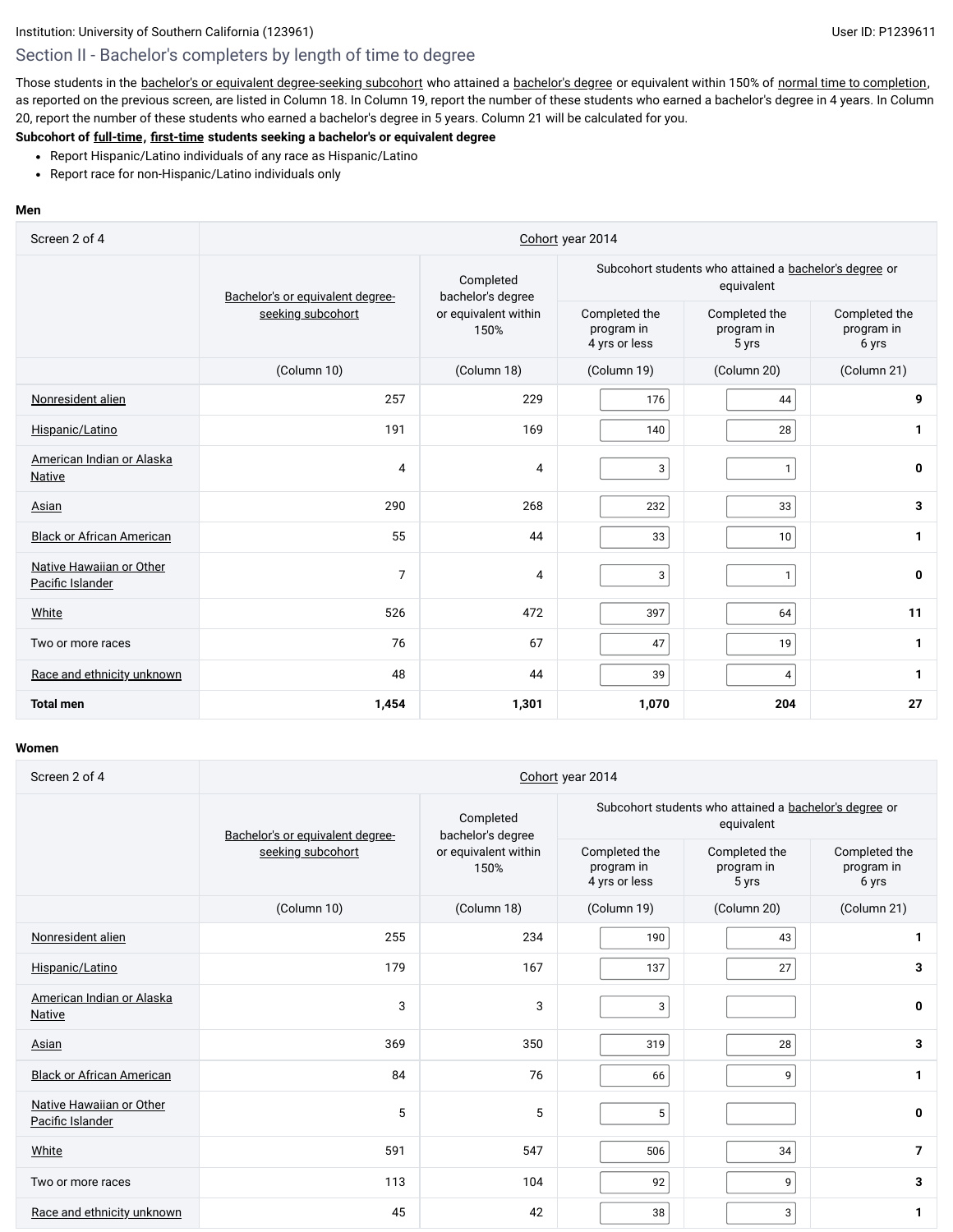| <b>Total women</b> | ,644  | 528, ا | ,356  | 153 | 19 |
|--------------------|-------|--------|-------|-----|----|
|                    |       |        |       |     |    |
| Total men + women  | 3,098 | 2,829  | 2,426 | 357 | 46 |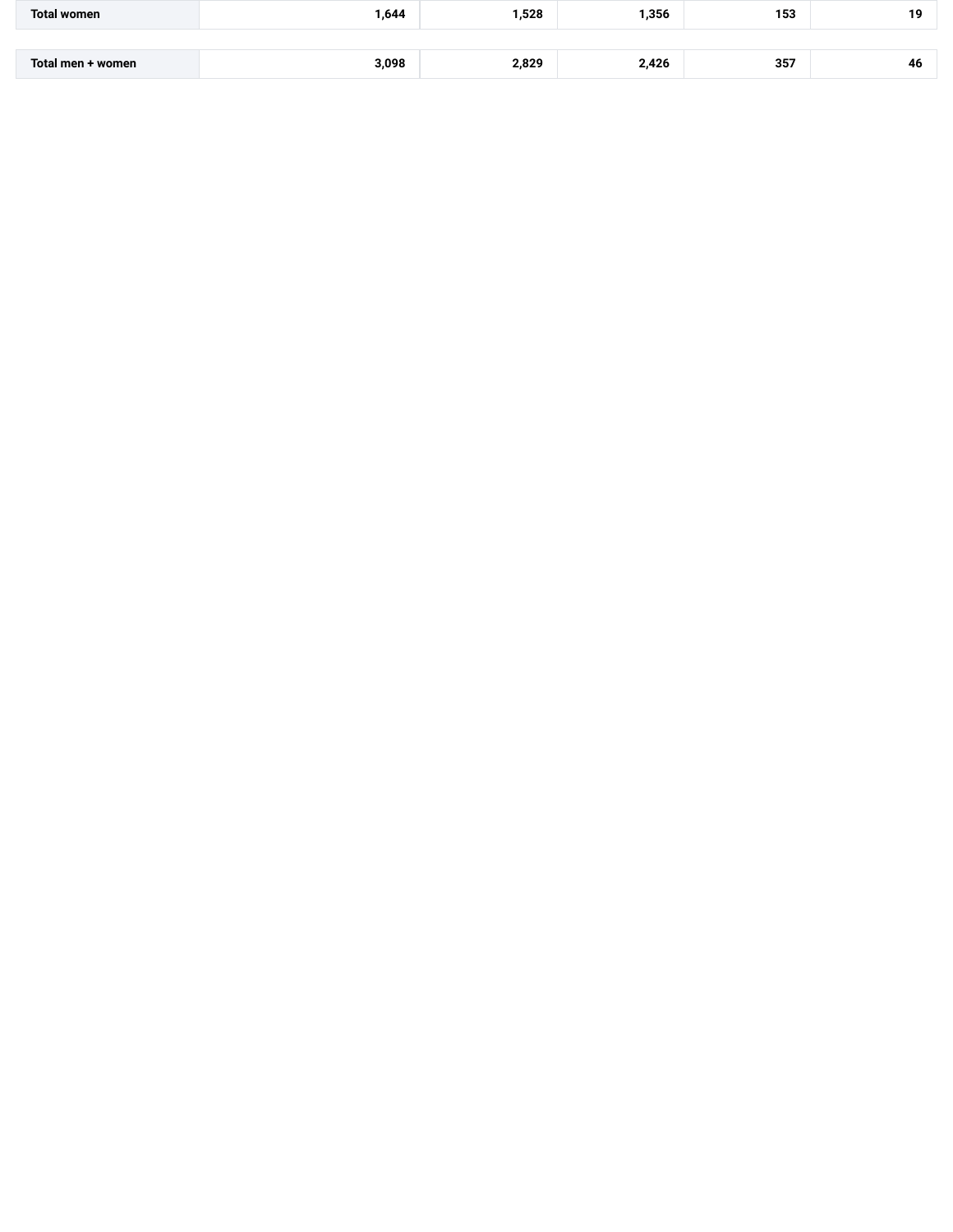# Section II - Bachelor's or equivalent degree-seeking subcohort - Transfers/exclusions

- In the columns below, report the status of those students in the BACHELOR'S OR EQUIVALENT [DEGREE-SEEKING SUBCOHORT](javascript:openglossary(79)) listed in Column 10 who did not complete a program within 150% of normal time to [completion](javascript:openglossary(421)).
- Report [transfers-out](javascript:openglossary(657)) who did not complete a program in Column 30. If the mission of your institution includes providing substantial preparation for students to enroll in another eligible institution WITHOUT having completed a program, you must report transfer-out data in Column 30. A school is required to report only on those students that the school knows have transferred to another eligible institution. A school must document that the student actually transferred. If it is not part of your mission, you may report transfer-out data if you wish.
- Report eligible [exclusions](javascript:openglossary(207)) from the subcohort in Column 45. The ONLY allowable categories for this column are:  $\bullet$ Students who died or became permanently disabled Students who left school to serve in the armed forces (or have been called up to active duty) Students who left school to serve with a foreign aid service of the Federal Government Students who left school to serve on an official church mission
- Column 52 [No longer enrolled] will be calculated for you. This includes students who have dropped out as well as those who completed in greater than 150% of normal time.
- If you do not have any values to report in either Column 30, 45, or 51, you must enter at least one zero in a field on this screen to continue.

#### **Subcohort of [full-time](javascript:openglossary(259)), [first-time](javascript:openglossary(241)) students seeking a bachelor's or equivalent degree**

- Report Hispanic/Latino individuals of any race as Hispanic/Latino
- Report race for non-Hispanic/Latino individuals only

#### **Men**

| Screen 3 of 4                                | Cohort year 2014                                           |                                    |                                |                     |                |                       |
|----------------------------------------------|------------------------------------------------------------|------------------------------------|--------------------------------|---------------------|----------------|-----------------------|
|                                              | Bachelor's or<br>equivalent<br>degree-seeking<br>subcohort | Total<br>completers<br>within 150% | Total transfer-out<br>students | Total<br>exclusions | Still enrolled | No longer<br>enrolled |
|                                              | (Column 10)                                                | (Column 29)                        | (Column 30)                    | (Column 45)         | (Column 51)    | (Column 52)           |
| Nonresident alien                            | 257                                                        | 229                                |                                | 9                   | $\mathbf{2}$   | 17                    |
| Hispanic/Latino                              | 191                                                        | 169                                |                                |                     | $\mathbf{1}$   | 21                    |
| American Indian or Alaska Native             | 4                                                          | 4                                  |                                |                     |                | 0                     |
| Asian                                        | 290                                                        | 268                                |                                | 1                   | 4              | 17                    |
| <b>Black or African American</b>             | 55                                                         | 44                                 |                                |                     |                | 11                    |
| Native Hawaiian or Other Pacific<br>Islander | $\overline{7}$                                             | 4                                  |                                | $\mathbf{1}$        |                | $\mathbf{2}$          |
| White                                        | 526                                                        | 472                                |                                |                     | 6              | 48                    |
| Two or more races                            | 76                                                         | 67                                 |                                |                     | $\mathbf{1}$   | 8                     |
| Race and ethnicity unknown                   | 48                                                         | 44                                 |                                | 1                   |                | 3                     |
| <b>Total men</b>                             | 1,454                                                      | 1,301                              | 0                              | 12                  | 14             | 127                   |

| Screen 3 of 4                    | Cohort year 2014                                           |                                    |                                |                     |                |                       |
|----------------------------------|------------------------------------------------------------|------------------------------------|--------------------------------|---------------------|----------------|-----------------------|
|                                  | Bachelor's or<br>equivalent<br>degree-seeking<br>subcohort | Total<br>completers<br>within 150% | Total transfer-out<br>students | Total<br>exclusions | Still enrolled | No longer<br>enrolled |
|                                  | (Column 10)                                                | (Column 29)                        | (Column 30)                    | (Column 45)         | (Column 51)    | (Column 52)           |
| Nonresident alien                | 255                                                        | 234                                |                                |                     |                | 20                    |
| Hispanic/Latino                  | 179                                                        | 167                                |                                |                     |                | 11                    |
| American Indian or Alaska Native | 3                                                          | 3                                  |                                |                     |                | $\mathbf 0$           |
| Asian                            | 369                                                        | 350                                |                                |                     |                | 18                    |
| <b>Black or African American</b> | 84                                                         | 76                                 |                                |                     |                | 7                     |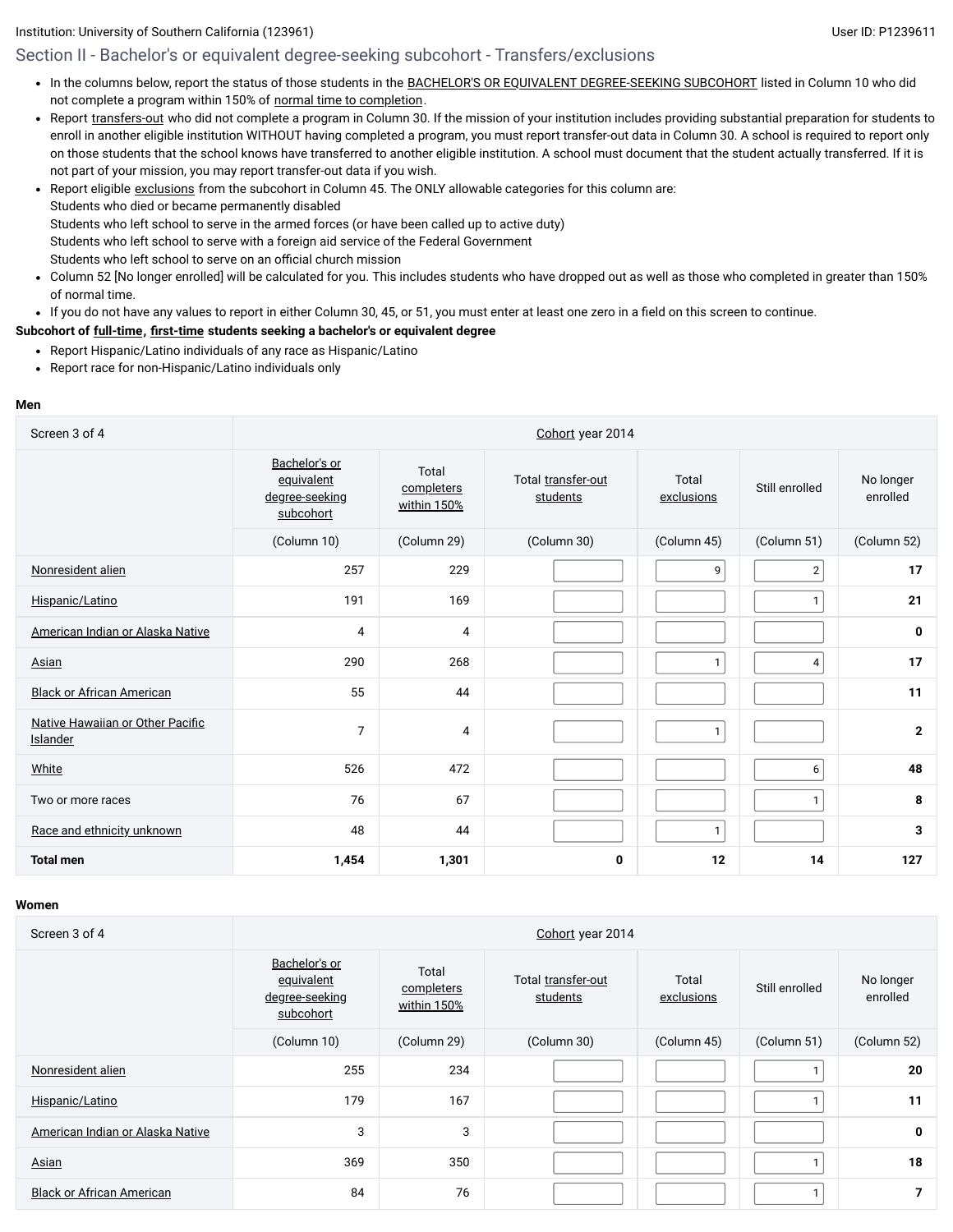| Native Hawaiian or Other Pacific<br>Islander | 5     | 5     |   |    |    | 0   |
|----------------------------------------------|-------|-------|---|----|----|-----|
| White                                        | 591   | 547   |   |    |    | 43  |
| Two or more races                            | 113   | 104   |   |    |    | 8   |
| Race and ethnicity unknown                   | 45    | 42    |   |    |    | 3   |
| <b>Total women</b>                           | 1,644 | 1,528 | 0 | 0  | 6  | 110 |
|                                              |       |       |   |    |    |     |
| Total men + women                            | 3,098 | 2,829 | 0 | 12 | 20 | 237 |
|                                              |       |       |   |    |    |     |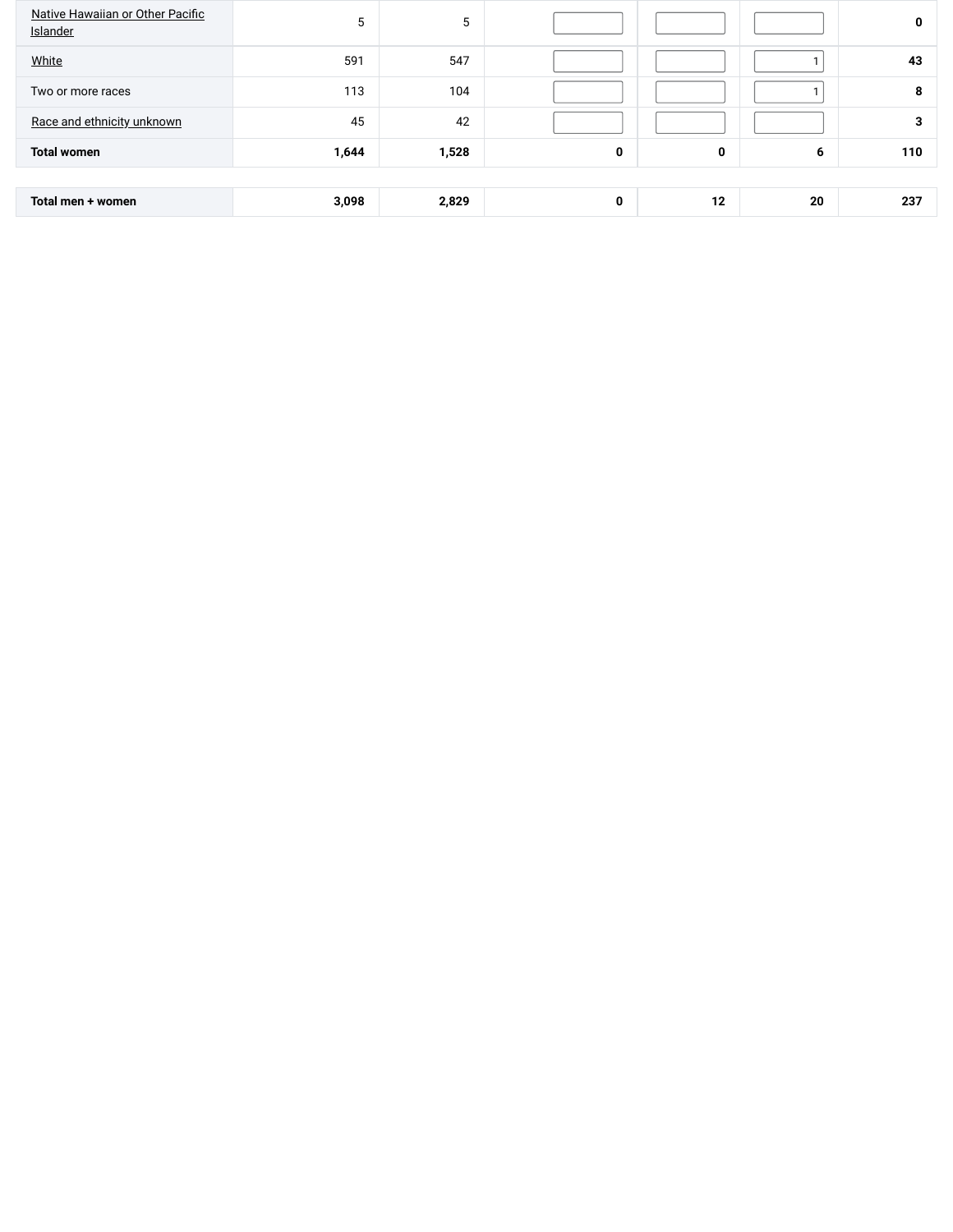Section II - Bachelor's or equivalent degree-seeking cohort - Pell recipients and a recipients of a subsidized Direct Loan who did not receive a Pell Grant

#### **For each subcohort, report the number of students in the cohort, total exclusions for the cohort, the number of students that completed a bachelor's or equivalent degree within 150% of normal time to completion, and the total completers within 150%.**

- Recipients of a Pell Grant and Recipients of a Direct Subsidized Loan that did not receive a Pell Grant are **mutually exclusive**, that is, if a student is in one cohort, they cannot be in the other cohort.
	- The total of these 2 subcohorts must be less than the Bachelor's or equivalent degree-seeking cohort

#### **Subcohort of [full-time](javascript:openglossary(259)), [first-time](javascript:openglossary(241)) students seeking a bachelor's or equivalent degree**

| Screen 4 of 4                                                                                      | Cohort year 2014                |                  |                                                                |                                 |  |
|----------------------------------------------------------------------------------------------------|---------------------------------|------------------|----------------------------------------------------------------|---------------------------------|--|
|                                                                                                    | Number of students<br>in cohort | Total exclusions | Completed<br>bachelor's degree<br>or equivalent<br>within 150% | Total completers<br>within 150% |  |
|                                                                                                    | (Column 10)                     | (Column 45)      | (Column 18)                                                    | (Column 29)                     |  |
| Bachelor's or equivalent degree-seeking cohort                                                     | 3,098                           | 12               | 2,829                                                          | 2,829                           |  |
| Recipients of a Pell Grant (within entering year)                                                  | 1,486                           | 11               | 1,337                                                          | 1,337                           |  |
| Recipients of a Direct Subsidized Loan (within entering year) that<br>did not receive a Pell Grant | 385                             | $\mathbf 0$      | 354                                                            | 354                             |  |
| Did not receive either a Pell Grant or Direct Subsidized Loan<br>(within entering year)            | 1,227                           | и                | 1,138                                                          | 1,138                           |  |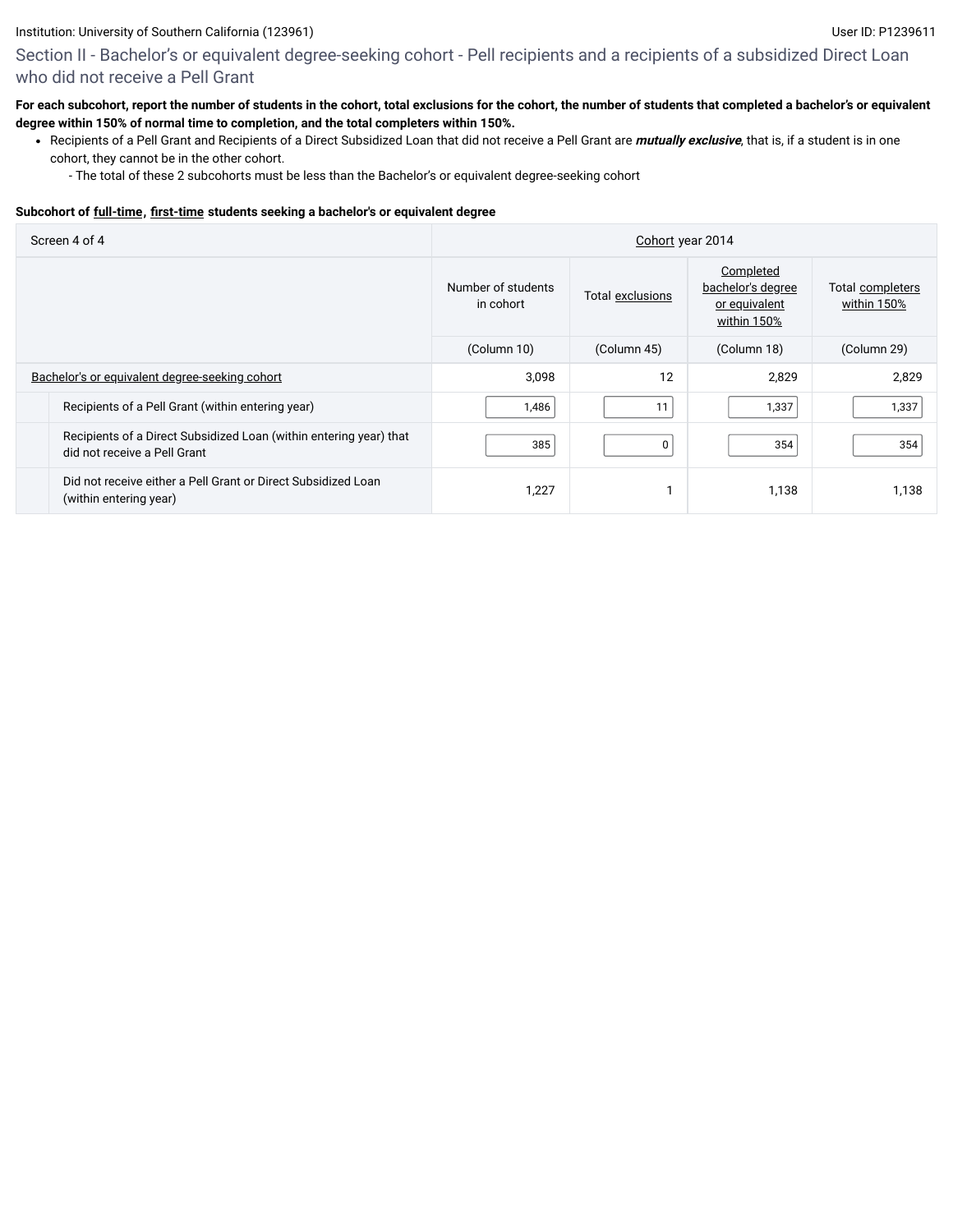# Graduation and transfer-out rates

#### **Calculation of graduation and transfer-out rates**

| Screen 1 of 2                                          | Cohort year 2014 |                   |  |
|--------------------------------------------------------|------------------|-------------------|--|
|                                                        | Graduation rate  | Transfer-out rate |  |
| Overall Rates (will be displayed on College Navigator) | 92               |                   |  |
| Men                                                    | 90               |                   |  |
| Women                                                  | 93               |                   |  |

#### **Graduation rates displayed below in bold italics will be displayed on College Navigator**

Graduation rates for students pursuing bachelor's or equivalent degrees

|                                           | 4 year graduation rate | 5 year graduation rate | 6 year graduation rate |
|-------------------------------------------|------------------------|------------------------|------------------------|
| Men                                       | 74                     | 88                     | 90                     |
| Women                                     | 82                     | 92                     | 93                     |
|                                           |                        |                        |                        |
| Total (men and women)                     | 79                     | 90                     | 92                     |
| Nonresident alien                         | 73                     | 90                     | 92                     |
| Hispanic/Latino                           | 75                     | 90                     | 91                     |
| American Indian or Alaska Native          | 86                     | 100                    | 100                    |
| Asian                                     | 84                     | 93                     | 94                     |
| <b>Black or African American</b>          | 71                     | 85                     | 86                     |
| Native Hawaiian or Other Pacific Islander | 73                     | 82                     | 82                     |
| White                                     | 81                     | 90                     | 91                     |
| Two or more races                         | 74                     | 88                     | 90                     |

### **Do you wish to provide additional context notes?**

No  $\bigcap$  $\circ$ You may use the box below to provide additional context for the data you have reported above. Context notes will be posted on the College Navigator website. Therefore, you should write all context notes using proper grammar (e.g., complete sentences with punctuation) and common language that can be easily understood by students and parents (e.g., spell out acronyms).

[Race and ethnicity unknown](javascript:openglossary(543)) 84 91 **93**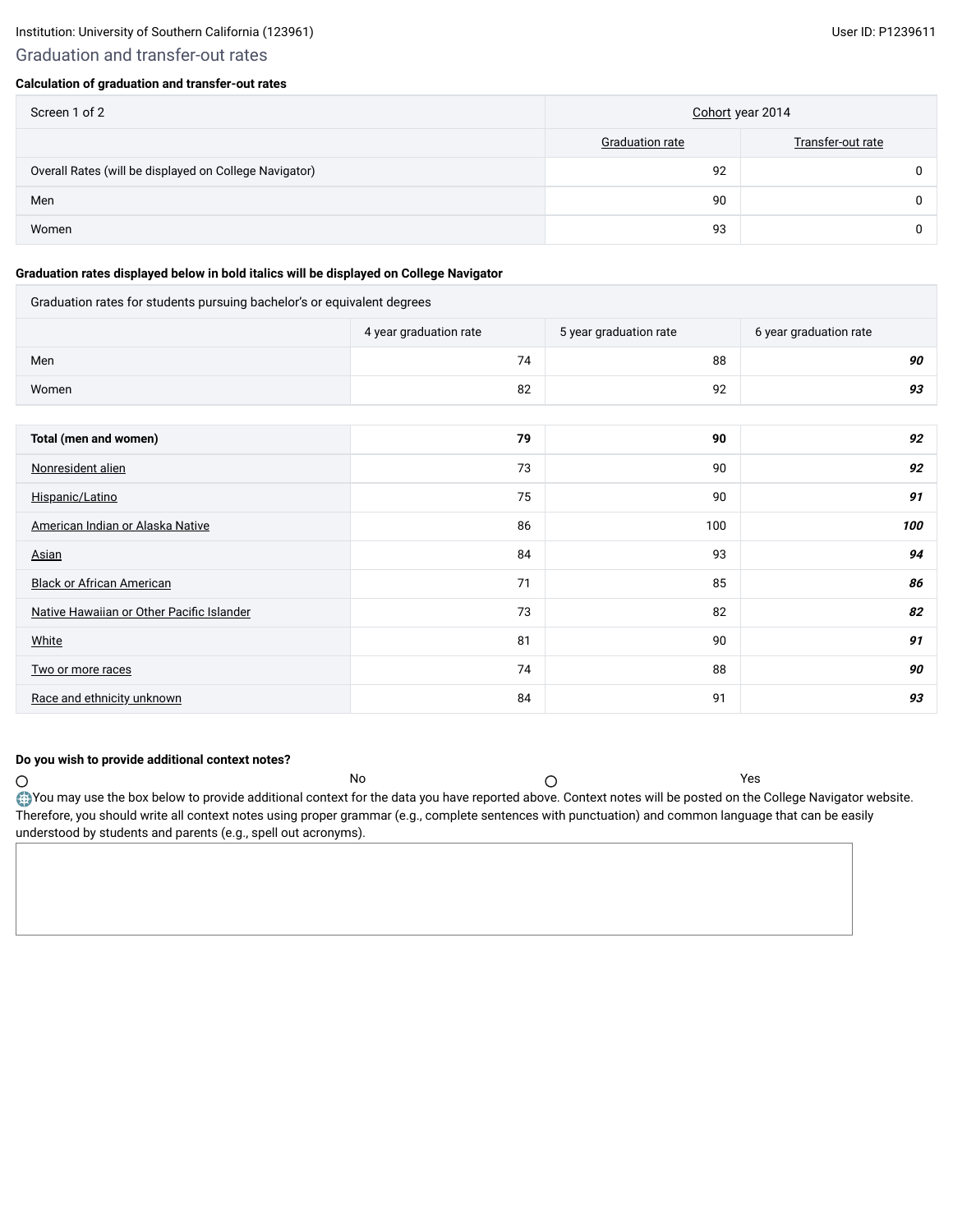# 4-year average rates

#### **4-year average rates**

Screen 2 of 2

|                              | 2011  | 2012  | 2013  | 2014  | 4-year Total |
|------------------------------|-------|-------|-------|-------|--------------|
| Adjusted cohort              | 1,442 | 1,438 | 1,408 | I,442 | 5,730        |
| Total completers within 150% | 1,299 | 1,308 | 1,265 | 301,ا | 5,173        |
| Total transfer-out students  | 0     |       |       |       |              |

#### **Women**

|                              | 2011  | 2012  | 2013   | 2014  | 4-year Total |
|------------------------------|-------|-------|--------|-------|--------------|
| Adjusted cohort              | 1,478 | 558,  | 500, ا | 1,644 | 6,180        |
| Total completers within 150% | 1,379 | 1,460 | 1,396  | 1,528 | 5,763        |
| Total transfer-out students  | υ     |       |        | u     |              |

#### **Total (men and women)**

|                              | 2011  | 2012  | 2013  | 2014  | 4-year Total |
|------------------------------|-------|-------|-------|-------|--------------|
| Adjusted cohort              | 2,920 | 2,996 | 2,908 | 3,086 | 11,910       |
| Total completers within 150% | 2,678 | 2,768 | 2,661 | 2,829 | 10,936       |
| Total transfer-out students  |       | u     | 0     |       | 0            |

| 4-year average Student Right-to-Know completion or graduation rate calculation | 92 |
|--------------------------------------------------------------------------------|----|
| (Total Completers within 150% / Adjusted Cohort)                               |    |
|                                                                                |    |
| 4-year average Student Right-to-Know transfer-out rate calculation             |    |
| (Total Transfer-out Students / Adjusted Cohort)                                |    |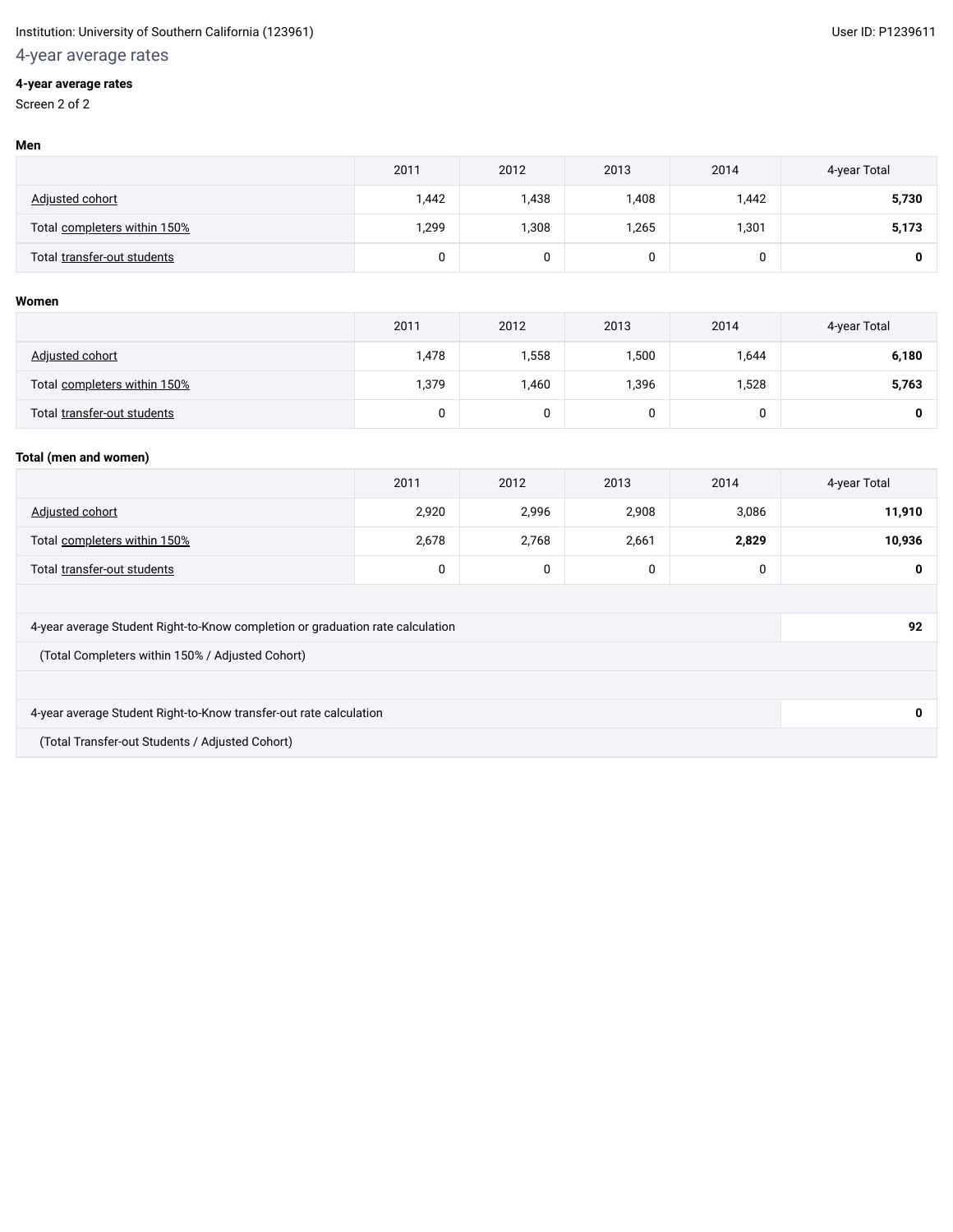### Summary

#### **2020 IPEDS Graduation Rate Component Data Summary**

IPEDS collects important information regarding your institution. All data reported in IPEDS survey components become available in the IPEDS Data Center and appear as aggregated data in various Department of Education reports. Additionally, some of the reported data appears specifically for your institution through the College Navigator website and is included in your institution's Data Feedback Report (DFR). The purpose of this summary is to provide you an opportunity to view some of the data that, when accepted through the IPEDS quality control process, will appear on the College Navigator website and/or your DFR. College Navigator is updated approximately three months after the data collection period closes and Data Feedback Reports will be available through the Data [Center](https://nces.ed.gov/ipeds/use-the-data) and sent to your institution's CEO in November 2020.

Please review your data for accuracy. If you have questions about the data displayed below after reviewing the data reported on the survey screens, please contact the IPEDS Help Desk at: 1-877-225-2568 or [ipedshelp@rti.org.](mailto:ipedshelp@rti.org)

| <b>Overall Graduation Rate</b>                        |       |  |  |  |
|-------------------------------------------------------|-------|--|--|--|
| <b>Graduation Rate</b>                                | 92%   |  |  |  |
| Total number of students in the Adjusted Cohort       | 3.086 |  |  |  |
| Total number of completers within 150% of normal time | 2.829 |  |  |  |

| <b>Graduation Rate for students pursuing Bachelor's Degrees</b>            |       |  |  |  |
|----------------------------------------------------------------------------|-------|--|--|--|
| <b>Graduation Rate for Bachelor's Cohort</b>                               | 92%   |  |  |  |
| Total number of students in the Adjusted Cohort                            | 3,086 |  |  |  |
| Total number of bachelor's degree completers within 150% of<br>normal time | 2.829 |  |  |  |